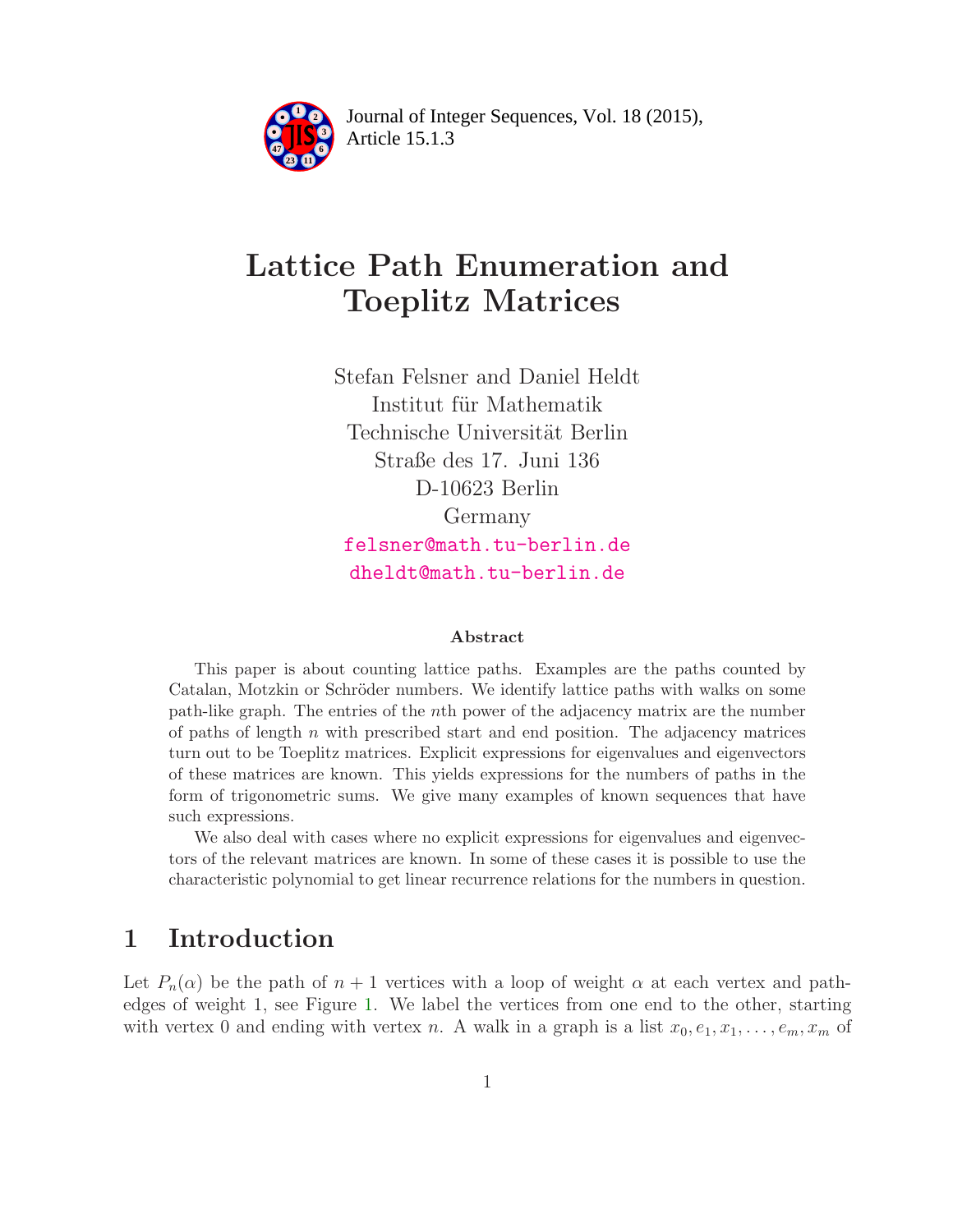vertices  $x_i$  and edges  $e_j$ , such that edge  $e_i$  has endpoints  $x_{i-1}$  and  $x_i$ . A walk is oriented; it starts with  $x_0$  and ends with  $x_m$ . We say that the walk is from  $x_0$  to  $x_m$ . The length of a path is the number of edges traversed, and it is m in the example. For a walk in an edge-weighted graph we define its weight as the product of the weights of its edges. Example:  $1 \rightarrow 2 \rightarrow 3 \rightarrow 3 \rightarrow 2$  is a walk from 1 to 2 in  $P_5(\alpha)$ . Its length is 4 and its weight is  $\alpha$ .



<span id="page-1-0"></span>Figure 1: The path  $P_n(\alpha)$  with  $n+1$  vertices and loops of weight  $\alpha$ .

Counting walks on  $P_n(\alpha)$  enables us to count Motzkin paths in a strip: Motzkin paths of length n are lattice paths with steps of three types  $(x, y) \rightarrow (x+1, y+1), (x, y) \rightarrow (x+1, y)$ , and  $(x, y) \rightarrow (x + 1, y - 1)$  that start in  $(0, 0)$  end in  $(n, 0)$  and stay above the x-axis, i.e,  $y \geq 0$ . A Motzkin path is in the strip  $[0, k]$  iff its y-coordinate never exceeds k.



<span id="page-1-2"></span>Figure 2: The 9 Motzkin paths of length 4; the first eight are in the strip  $[0, 1]$ .

Other types of lattice walks in a strip (for example Dyck paths or Schröder paths) can also be interpreted as walks on paths, see Section [3.](#page-4-0) We use the weighted adjacency matrix of  $P_n(\alpha)$  as a tool to enumerate classes of such lattice paths. In principle, this is nothing but a variant of the traditional transfer-matrix method. Results similar to ours but tailored towards an audience of physicists and with a focus on random walks have been obtained by by Cicuta et al. [\[4\]](#page-14-0).

The enumeration of classes of lattice paths is a classical topic originating from Bertrand's ballot problem. They are investigated in probability theory in the context of the gambler's ruin problem [\[7,](#page-14-1) Chapter XIV], but also in their own right. The monograph by Mohanty [\[12\]](#page-14-2) gives a valuable overview. An survey on more recent aspects of lattice path enumeration was given by Humphrey [\[10\]](#page-14-3).

# <span id="page-1-3"></span>2 The counting approach

<span id="page-1-1"></span>Let us start with two simple facts about the enumeration of walks in graphs.

**Fact 1.** Let G be a graph with weights on the edges and let A be its weighted adjacency matrix. The sum of the weights of walks of length m from vertex i to vertex j is

$$
e_i^T \cdot A^m \cdot e_j.
$$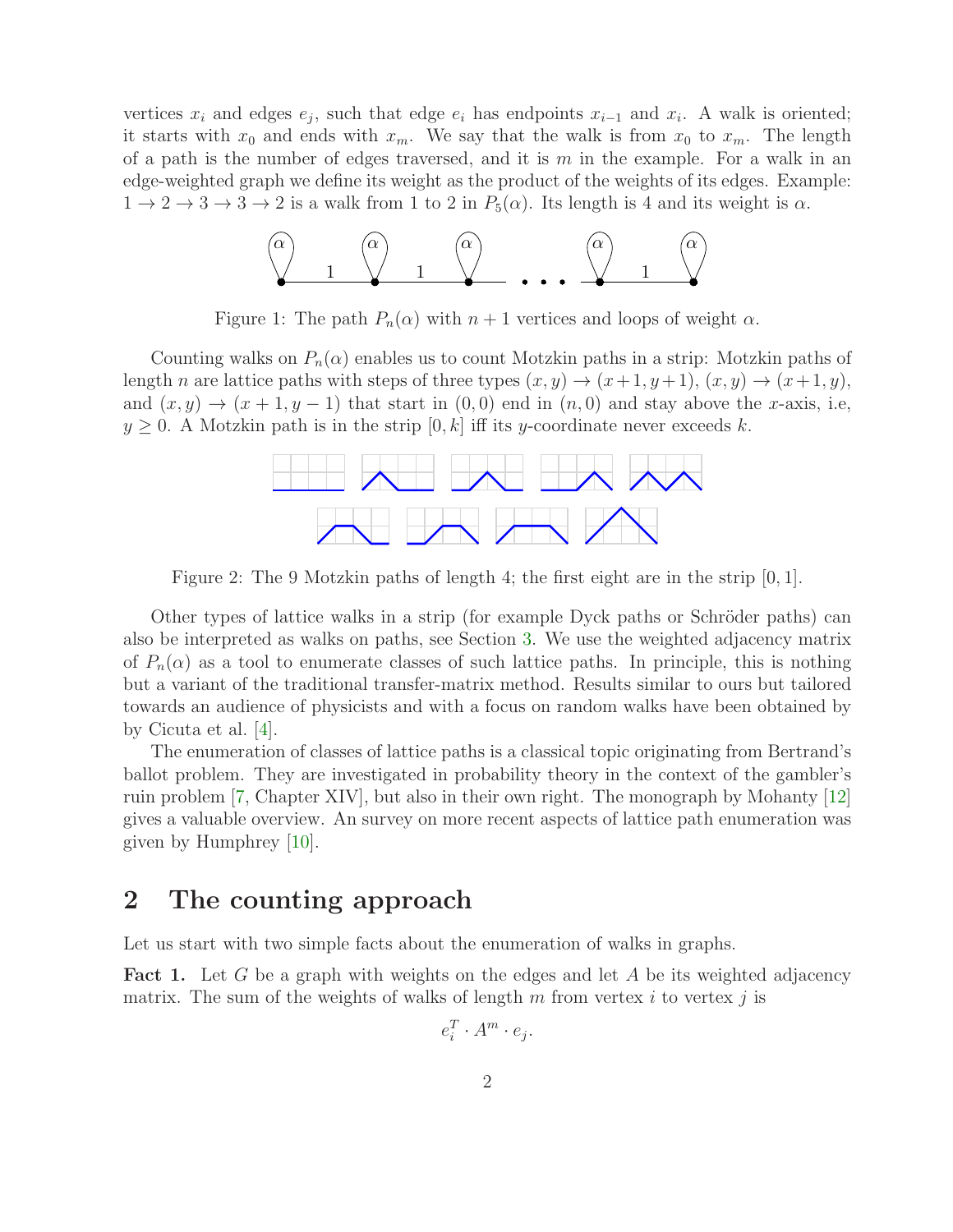From now on we focus on the graph  $P_n = P_n(1)$  and its weighted version  $P_n(\alpha)$  respectively. With  $A_{(n,\alpha)}$  we denote the weighted adjacency matrix of  $P_n(\alpha)$ ; clearly  $A_{(n,\alpha)} \in$  $\mathbb{R}^{(n+1)\times(n+1)}$ .

#### Definition 2.

 $Z_{i,j}^n(m,\ell) := \#(\text{walks from } i \text{ to } j \text{ of length } m, \text{ using } \ell \text{ loops in } P_n).$ 

<span id="page-2-3"></span>The following is obtained from Fact [1](#page-1-1) and simple combinatorial reasoning.

#### Fact 3.

$$
Z_{i,j}^n(m,\ell) = \binom{m}{\ell} \cdot Z_{i,j}^n(m-\ell,0) \tag{1}
$$

$$
\sum_{\ell=0}^{m} Z_{i,j}^{n}(m,\ell) \alpha^{\ell} = e_i^{T} \cdot A_{(n,\alpha)}^{m} \cdot e_j
$$
\n(2)

<span id="page-2-0"></span>From these fact we can deduce explicit expressions for  $Z_{i,j}^n(m,\ell)$  as trigonometric sums. Theorem 4.

$$
Z_{i,j}^n(m-\ell,0) = \frac{2}{n+2} \sum_{k=1}^{n+1} \left(2\cos\left(\frac{k\cdot\pi}{n+2}\right)\right)^{m-\ell} \sin\left(i\frac{k\cdot\pi}{n+2}\right)\sin\left(j\frac{k\cdot\pi}{n+2}\right) \tag{3}
$$

$$
e_i^T \cdot A_{(n,\alpha)}^m \cdot e_j = \frac{2}{n+2} \sum_{k=1}^{n+1} \left( \alpha + 2 \cos\left(\frac{k \cdot \pi}{n+2}\right) \right)^m \sin\left(i \frac{k \cdot \pi}{n+2}\right) \sin\left(j \frac{k \cdot \pi}{n+2}\right) \tag{4}
$$

<span id="page-2-1"></span>To prove the two formulas given in the theorem we begin with simple linear algebra. The first proposition is well known:

**Proposition 5.** Let  $A \in \mathbb{R}^{(n+1)\times(n+1)}$  be a matrix and assume that A admits an orthonormal basis  $(v_1, \ldots, v_{n+1})$  of eigenvectors. Also let  $\lambda_i \in \mathbb{C}$  be the eigenvalue corresponding to  $v_i = (v_{1,i}, \ldots, v_{n+1,i})$ . Then

$$
e_i^T \cdot A^m \cdot e_j = \sum_{k=1}^{n+1} \lambda_k^m v_{i,k} v_{j,k}.
$$

*Proof.* Consider the matrix  $S = [v_1, \ldots, v_{n+1}]$ , i.e.,  $S \cdot e_i = v_i$  for all i. From orthogonality we obtain  $S^T = S^{-1}$ . This implies  $e_i = S^T \cdot v_i$  and  $S^T \cdot A \cdot S = \text{diag}(\lambda_1, \dots, \lambda_{n+1}) =: D$ . Now  $A^m = (S \cdot D \cdot S^{-1})^m = S \cdot D^m \cdot S^{-1} = S \cdot D^m \cdot S^T$  and hence,  $e_i^T \cdot A^m \cdot e_j = e_i^T S \cdot D^m \cdot S^T e_j =$  $(S^T e_i)^T \cdot D^m \cdot (S^T e_j) = (v_{i,1}, \ldots, v_{i,n+1})^T \cdot D^m \cdot (v_{j,1}, \ldots, v_{j,n+1}) = \sum_{k=1}^{n+1} \lambda_k^m v_{i,k} v_{j,k}.$ 

<span id="page-2-2"></span>Since  $A_{(n,\alpha)}$  is a real symmetric matrix it has a real orthonormal basis  $(v_1,\ldots,v_{n+1}) \in$  $\mathbb{R}^{n+1}$  of eigenvectors. The next lemma relates eigenvalues and eigenvectors of  $A_{(n,\alpha)}$  and of  $A_{(n,0)}$ .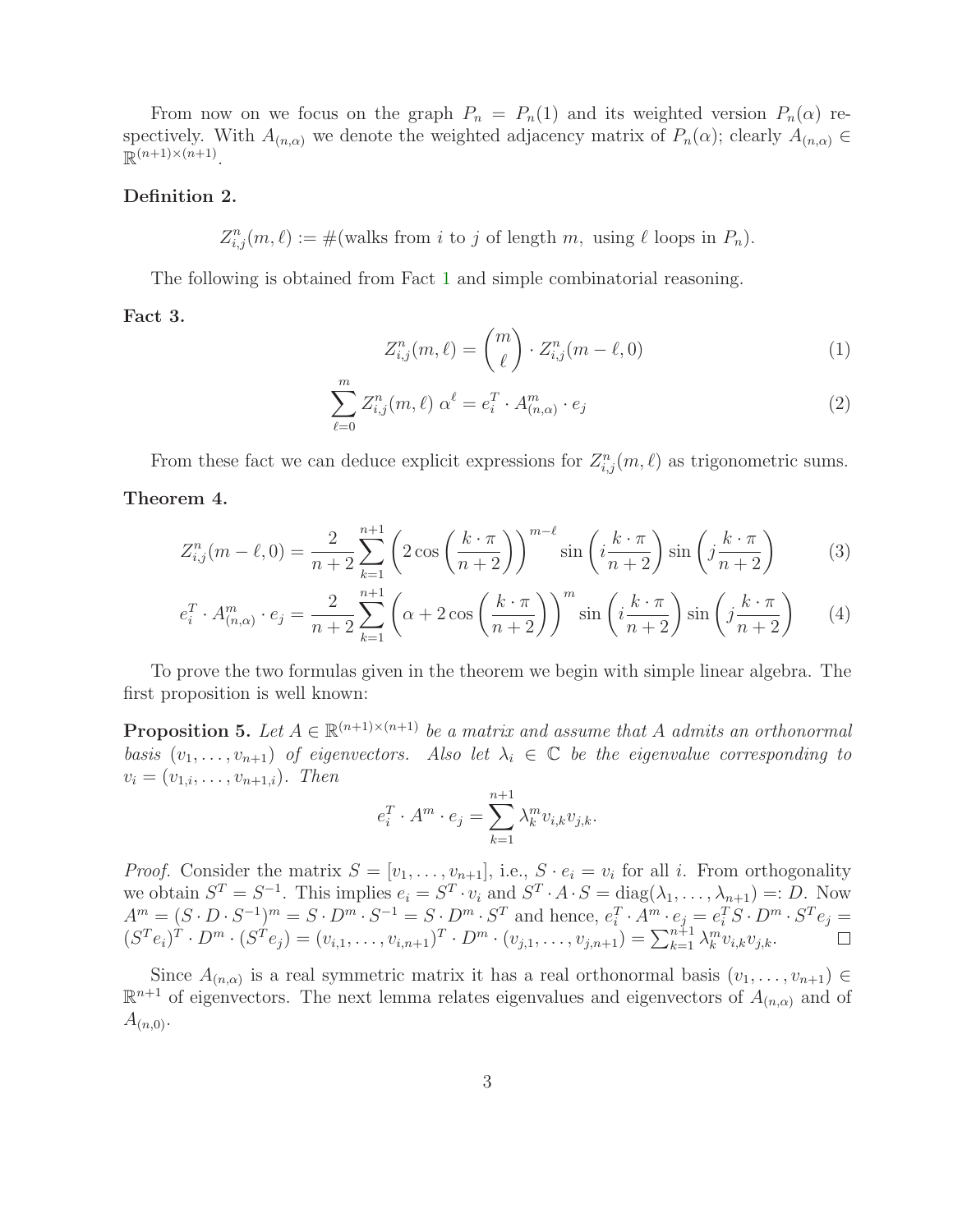**Lemma 6.** Let  $\lambda_1, \ldots, \lambda_{n+1}$  be the eigenvalues of  $A_{(n,0)}$  and  $(v_1, \ldots, v_{n+1})$  a corresponding orthonormal basis of eigenvectors. Then all eigenvalues of  $A_{(n,\alpha)}$  are of the form  $\lambda_i + \alpha$  and  $(v_1, \ldots, v_{n+1})$  is an orthonormal basis of eigenvectors of  $A_{(n,\alpha)}$ .

*Proof.* Let v be an eigenvector of  $A_{(n,0)}$  with respect to  $\lambda$ , then  $A_{(n,\alpha)} \cdot v = (A_{(n,0)} + \alpha \cdot I_n) \cdot v =$  $A_{(n,0)} \cdot v + \alpha \cdot v = (\lambda + \alpha) \cdot v$ . Hence, v is an eigenvector of  $A_{(n,\alpha)}$  w.r.t. the eigenvalue  $\lambda + \alpha$ .  $\Box$ 

Our next aim is to determine the orthonormal basis of eigenvectors of  $A_{(n,0)}$ . The structure of this matrix is captured by the next definition.

Definition 7. (Toeplitz matrix)

A matrix  $A = (a_{ij}) \in \mathbb{R}^{(n+1)\times(n+1)}$  is called a *Toeplitz matrix* if there exist

$$
c_{-n}, c_{-(n-1)}, \ldots, c_0, \ldots c_n \in \mathbb{R}
$$

such that

$$
a_{ij} = c_{i-j}
$$
 for all  $i, j = 1, 2, ..., n+1$ 

i.e., A is constant on all diagonals. We will denote A as  $\mathsf{toep}(c_{-n}, \ldots, c_n)$  to have a short notation for A. If  $c_{-k} = c_k$  the matrix A is a symmetric Toeplitz matrix.

<span id="page-3-0"></span>**Fact 8.**  $A_{(n,\alpha)} = \text{toep}(0, \ldots, 0, 1, \alpha, 1, 0, \ldots, 0)$  is the adjacency matrix of  $P_n(\alpha)$ .

**Proposition 9.** The eigenvalues  $\lambda_k$  and (right) eigenvectors  $v_k$  of  $A_{(n,0)}$  are

$$
\lambda_k := 2 \cdot \cos\left(\frac{k \cdot \pi}{n+2}\right)
$$

and

$$
v_k := \left(\sin\left(1 \cdot \frac{k \cdot \pi}{n+2}\right), \sin\left(2 \cdot \frac{k \cdot \pi}{n+2}\right), \dots, \sin\left((n+1) \cdot \frac{k \cdot \pi}{n+2}\right)\right)
$$

for  $k = 1, ..., n + 1$ . Moreover,  $||v_k||_2^2 = \frac{n+2}{2}$  $rac{+2}{2}$  for all k.

*Proof.* Since  $A_{(n,0)}$  is a tridiagonal Toeplitz matrix with diagonals 1,0, and 1, the eigenvectors and eigenvalues are known, see e.g.  $[2]$ . Replacing  $(a, b, c)$  in the given formula on page 35 of that book by  $(1, 0, 1)$  yields the result.  $\Box$ 

Now it is easy to complete the proof of formulas (3) and (4):

*Proof.* (Theorem [4\)](#page-2-0) For (3) first replace  $Z_{i,j}^n(0, m - \ell)$  by  $e_i^T \cdot A_{(n,0)}^{m-\ell} \cdot e_j$ , a consequence of (2). The proof of the formulas now follows from a combination of Proposition [5,](#page-2-1) Lemma [6](#page-2-2) and Proposition [9.](#page-3-0)  $\Box$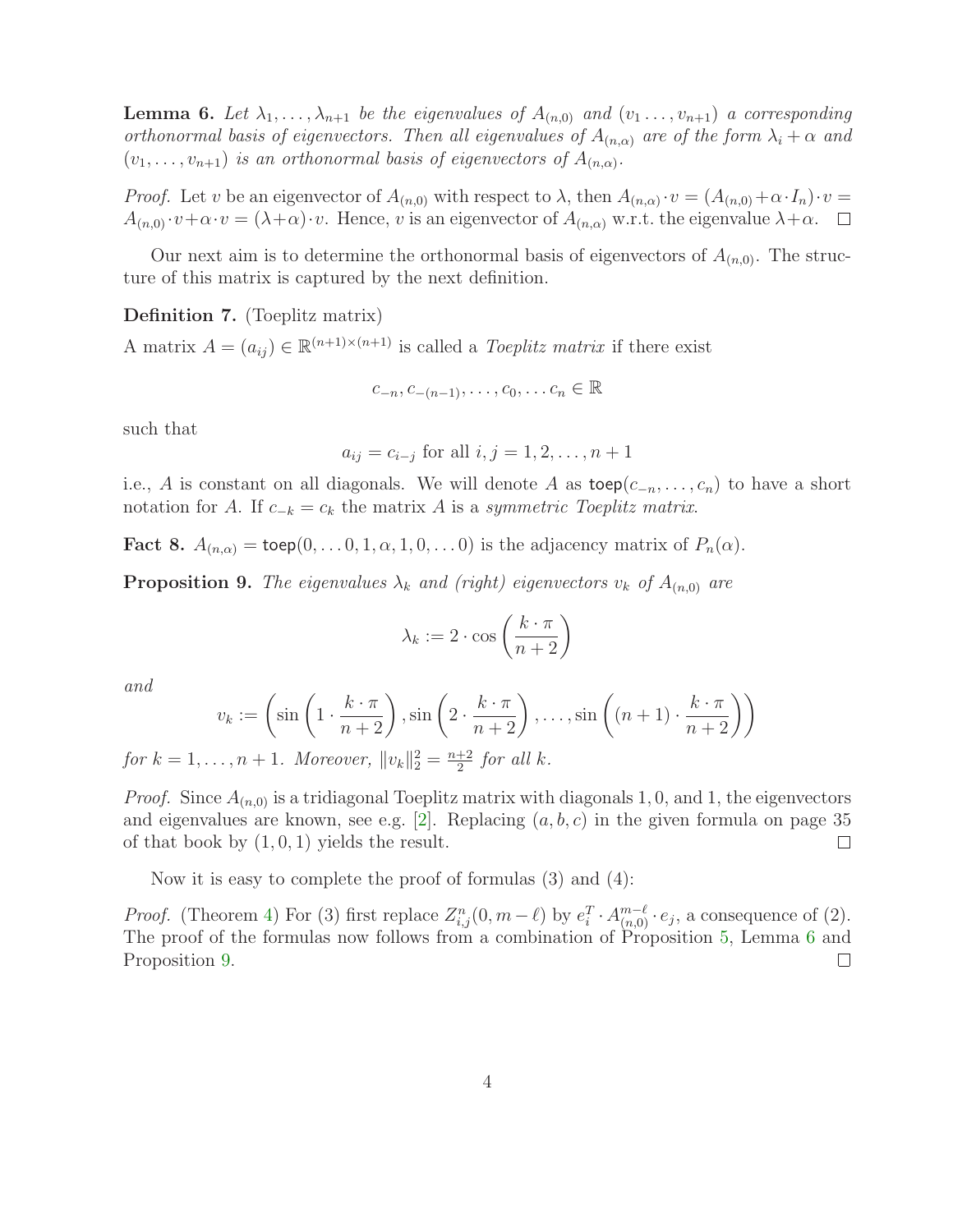The eigenvalues in Proposition [9](#page-3-0) are closely related to the roots of Chebyshev polynomials of the second kind. Connections between these polynomials and the counting of Motzkin paths have surfaced before. The work of Chow and West [\[3\]](#page-14-5) contains relations between the Chebyshev polynomials, their roots, and 123-avoiding permutations, which are closely linked to Motzkin paths. Starting out from continued fractions expressions  $\dot{a}$  la Flajolet, Elizalde and Mansour [\[6\]](#page-14-6) have uncovered more explicit connections.

Besides the exact enumeration in terms of trigonometric sums, the numbers  $Z_{i,j}^n(m,\ell)$ can also be related to linear recurrences and generating functions. An approach to obtaining the generating function can be found in [\[14,](#page-14-7) Chapter 4, Theorem 4.2.7]. A linear recurrence can be derived from the characteristic polynomial of the weighted adjacency matrix or any other polynomial, which has the weighted adjacency matrix as a root:

<span id="page-4-1"></span>Fact 10. Let  $A \in \mathbb{R}^{(n+1)\times(n+1)}$  be a matrix and  $\chi_A(x)$  be the characteristic polynomial of A. The Cayley-Hamilton Theorem states that  $\chi_A(A) = 0$ . The polynomial  $\chi_{A_{(n,\alpha)}}(x) =$  $x^{n+1} + \sum_{k=0}^{n} a_k x^k$  leads to the linear recurrence:

$$
(A_{(n,\alpha)})^{n+1} = -\sum_{k=0}^{n} a_k (A_{(n,\alpha)})^k.
$$

With Fact  $3(2)$  $3(2)$  we obtain

$$
Z_{i,j}^n(m,\ell) = -\sum_{k=0}^n a_k Z_{i,j}^n(m-n+j,\ell).
$$

The characteristic polynomial of  $A_{(n,\alpha)}$  is known to be determined by the  $n+1$ -th Chebyshev polynomial of second kind  $U_{n+1}(x)$  as

$$
\chi_{A_{(n,\alpha)}}(x) = U_{n+1}(\frac{x-\alpha}{2}).
$$

From this the explicit expressions for the coefficients  $a_k$  can be obtained. This then leads to an explicit linear recurrence for  $Z_{i,j}^n(m,\ell)$ .

### <span id="page-4-0"></span>3 Interesting special cases

In this section we show that the numbers  $Z_{i,j}^n(m,\ell)$  are quite universal. Special combinations of their parameters lead to a multitude of well known and not so well known sequences. In many cases we refer to a sequence by using its number from the The On-Line Encyclopedia of Integer Sequences (OEIS).

Example 11. (Binomial Coefficients)

$$
Z_{k,n-k}^n(n,0) = \binom{n}{k}
$$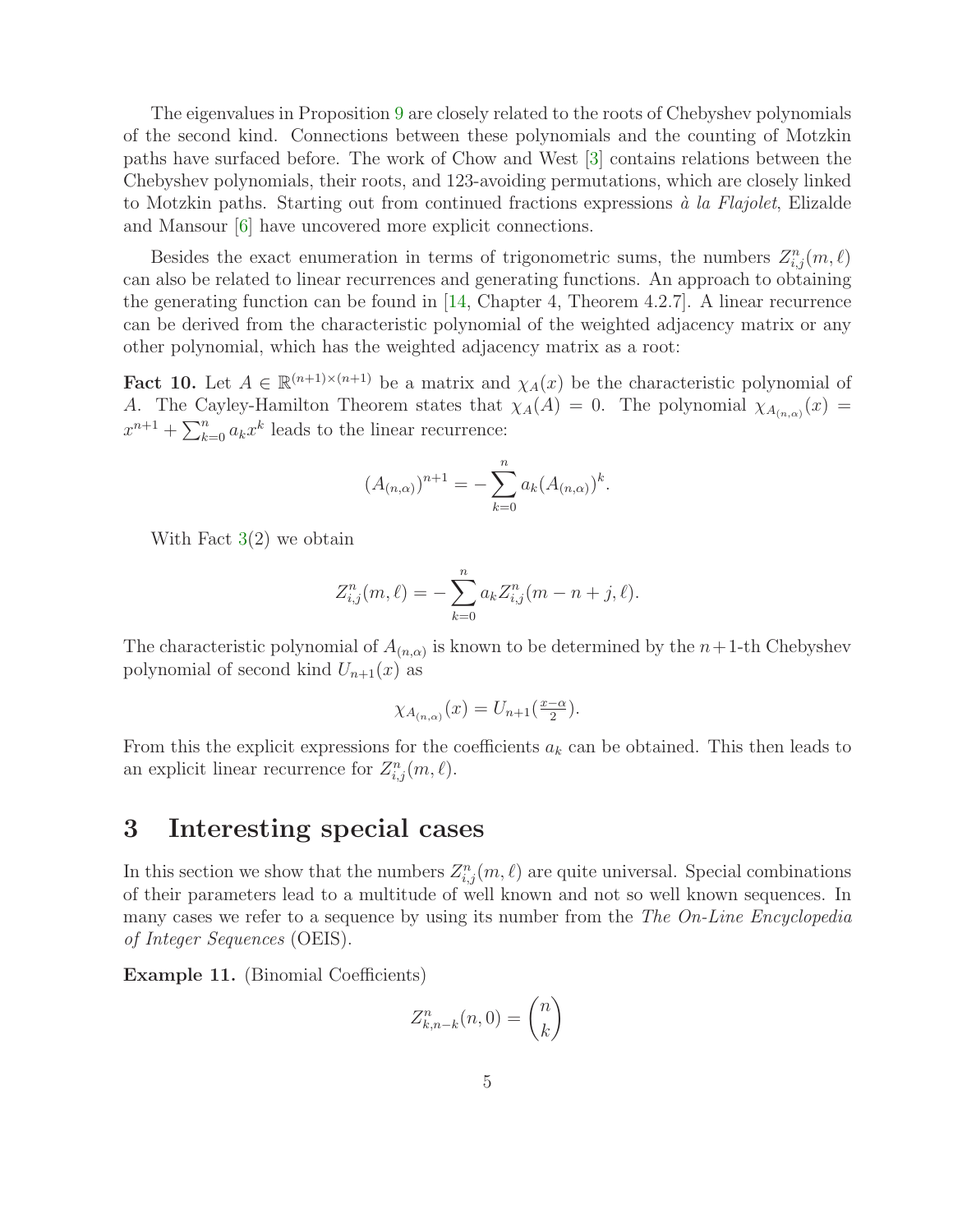*Proof.* The start and end for the walks on  $P_n$  are such that any sequence of k steps down and  $n - k$  steps up stays on  $P_n$ .  $\Box$ 

The choice of the parameters is not unique. Indeed for all  $k' \geq k$  and  $n' \geq k' + n - k$  we have

$$
Z_{k',k'+n-2k}^{n'}(n,0) = Z_{k,n-k}^{n-k}(n,0) = \binom{n}{k}.
$$

#### Example 12. (Bounded Binomial Coefficients)

Let  $C(n, k, b)$  be the number of  $\{0, 1\}$ -strings of length n with k times 1 such that for each initial segment of the string the number of 0's and the number of 1's differ at most by b. It is easy to verify that

$$
C(n,k,b) = Z_{b,2k+b-n}^{2b}(n,0).
$$

For  $b = 1$ , we have  $Z_{1,1}^2(2n,0) = 2^n = Z_{1,2}^2(2n+1,0)$  and for  $b = 2$  we have  $Z_{2,2}^4(2n,0) = 2 \cdot 3^n$ . Since the sequence  $a_n := Z_{3,3}^6(2n,0)$  fulfills the recursion  $a_n = 4a_{n-1} - 2a_{n-2}$  and has the same initial values it is  $\underline{A006012}$ . The sequence  $b_n = Z_{4,4}^8(2n,0)$  seems to be  $\underline{A147748}$ .

Example 13. (Catalan numbers)

$$
Z_{0,0}^n(2n,0) = \frac{1}{n+1} \binom{2n}{n} = C_n
$$

*Proof.* Catalan numbers count Dyck paths from  $(0, 0)$  to  $(0, 2n)$ , i.e., lattice paths with steps  $i \to i + 1$  and  $i \to i - 1$  from  $(0, 0)$  to  $(0, 2n)$ , which stay above the x-axis. Dyck paths correspond to walks on  $P_n$  without loops, starting at vertex 0 and returning to 0 after  $2n$  $\Box$ steps.

Again, this can be generalized to all  $n' \geq n$  since  $Z_{0}^{n'}$  $U_{0,0}^{n'}(2n,0) = Z_{0,0}^{n}(2n,0)$ . Also Dyck paths can be restricted in height.

#### Example 14. (Bounded Catalan numbers)

Bounded Catalan numbers in our sense count the number of Dyck paths, which do not exceed a given level k. When  $k = 2$  we obtain  $Z_{1,1}^2(2(m-1), 0) = Z_{0,0}^2(2m, 0) = 2^{m-1}$ . For bigger k some of the sequences are also well known, as the corresponding entries from the OEIS show:

$$
Z_{0,0}^3(2m,0) \to \underline{\mathrm{A001519}} \left| \begin{array}{c} Z_{0,0}^5(2m,0) \to \underline{\mathrm{A080937}} \\ Z_{0,0}^4(2m,0) \to \underline{\mathrm{A124302}} \end{array} \right| Z_{0,0}^{5}(2m,0) \to \underline{\mathrm{A080937}} \left| \begin{array}{c} Z_{0,0}^{m-2}(2m,0) \to \text{not listed} \\ Z_{0,0}^{m-1}(2m,0) \to \text{not listed} \end{array} \right|
$$

Bounded Dyck paths have also been counted by Owczarek and Prellberg [\[13\]](#page-14-8). They derive a closed formula for a  $q$ -analog, where  $q$  is taking the area under the path into account.

Example 15. (Fibonacci Numbers)

$$
Z_{0,\gcd(m,2)}^2(m,0) = F_m
$$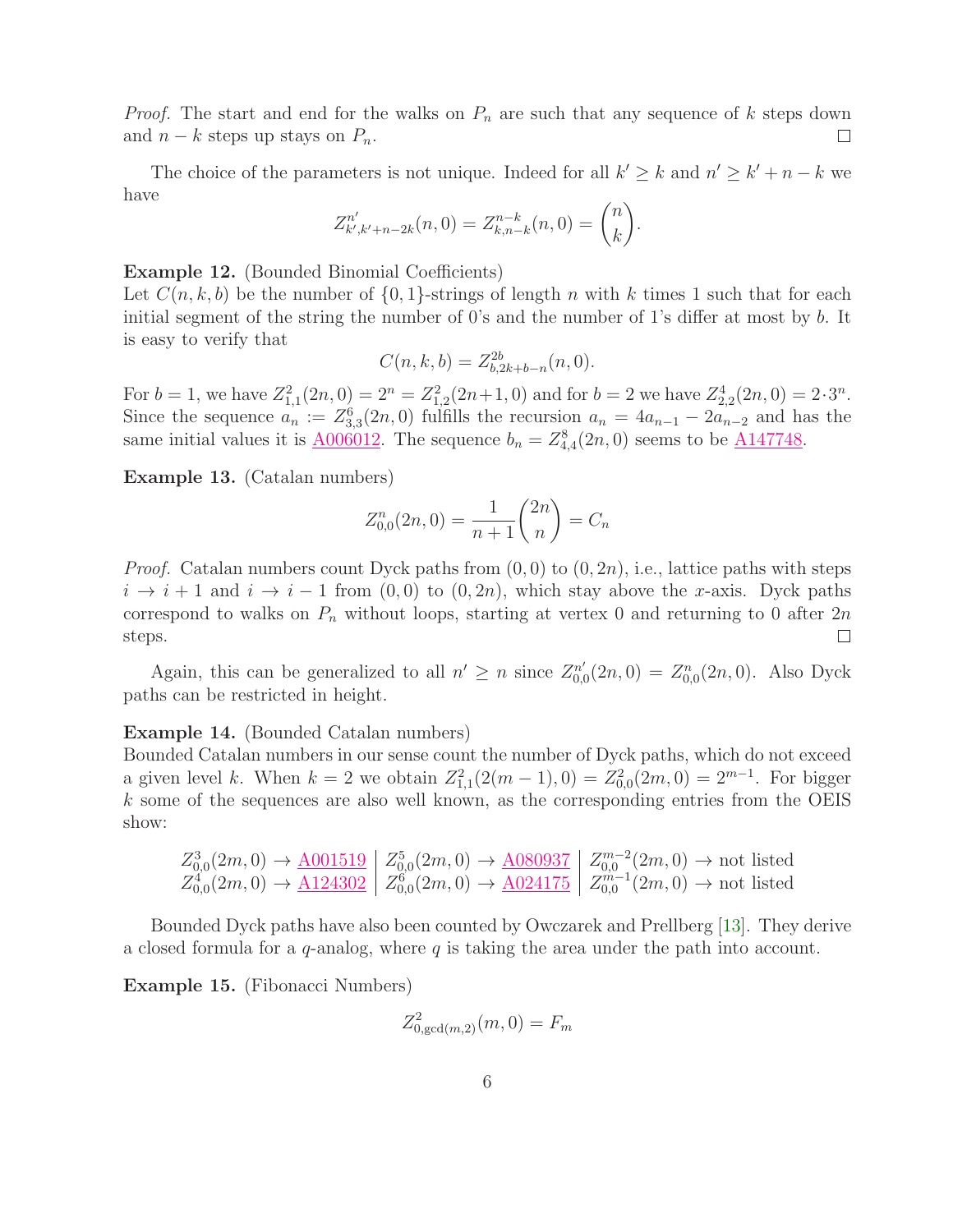*Proof.*  $F_n$  = number of Catalan paths from  $(0,0)$  to  $(n, \gcd(n,2))$  that stay between the lines  $y = 0$  and  $y = 3$ . In the On-Line Encyclopedia of Integer Sequences this is attributed  $\Box$ to Kimberling.

Example 16. (Motzkin numbers)

$$
\sum_{\ell=1}^{n} Z_{0,0}^{\lfloor n/2 \rfloor}(n,\ell) = M_n
$$

*Proof.* Motzkin numbers count Motzkin paths, i.e., lattice paths from  $(0, 0)$  to  $(0, n)$ , using only steps up-left, horizontal or down-left, see Figure [2.](#page-1-2) These paths can be counted as walks with loops on  $P_n(1)$ .  $\Box$ 

The refined counting for Motzkin numbers allows us to control the maximal height of the corresponding path as well as the number of horizontal steps allowed (or at least used).

Example 17. (Bounded Motzkin numbers)

Bounded Motzkin numbers are defined similarly to bounded Catalan numbers but on the basis of Motzkin paths instead of Dyck paths.

$$
\sum_{\ell} Z_{0,0}^1(m,\ell) \to 2^{m-1} \left| \sum_{\ell} Z_{0,0}^5(m,\ell) \to \underline{A094287} \right| \xrightarrow{\vdots} \sum_{\ell} Z_{0,0}^2(m,\ell) \to \underline{A024537} \left| \sum_{\ell} Z_{0,0}^6(m,\ell) \to \underline{A094288} \right| \xrightarrow{\vdots} \sum_{\ell} Z_{0,0}^{\lfloor \frac{m}{2} \rfloor - 1}(m,\ell) \to \text{n.l.}
$$
\n
$$
\sum_{\ell} Z_{0,0}^3(m,\ell) \to \underline{A005207} \left| \sum_{\ell} Z_{0,0}^7(m,\ell) \to \text{not listed} \right| \xrightarrow{\sum_{\ell} Z_{0,0}^{\lfloor \frac{m}{2} \rfloor - 2}(m,\ell) \to \text{n.l.}
$$
\n
$$
\sum_{\ell} Z_{0,0}^4(m,\ell) \to \underline{A094286} \left| \begin{array}{c} \vdots & \to \\ \sum_{\ell} Z_{0,0}^{\lfloor \frac{m}{2} \rfloor - 2}(m,\ell) \to \text{n.l.}
$$

Example 18. (Delannoy numbers)

$$
\sum_{\ell=0}^{a} Z_{a,b-a}^{b+a}(a+b-\ell,\ell) = \sum_{\ell=0}^{a} \binom{a}{\ell} \binom{b+\ell}{b} = D(a,b)
$$

*Proof.* Delannoy numbers describe the number of lattice paths from  $(0, 0)$  to  $(a, b)$  which use steps up, right and diagonal (i.e., steps with the effect of up+right). We do a refined counting (by counting the paths with a fixed number of diagonal steps and therefore a fixed number of total steps). The Delannoy paths from  $(0, 0)$  to  $(a, b)$  with  $\ell \leq a$  diagonal steps have length  $a + b - \ell$ , they use  $b - \ell$  up-steps and  $a - \ell$  right-steps. Modeling right-steps as decreasing-steps in the path, diagonals as loops and up-steps as increasing-steps, we see that the number of these paths is  $Z_{a,b}^{b+a}$  $a_{a,b-a}^{b+a}(a+b-\ell,\ell).$  $\Box$ 

Example 19. (Schröder numbers)

$$
\sum_{\ell=0}^{n} Z_{0,0}^{n}(2n - 2\ell, \ell) = S(n)
$$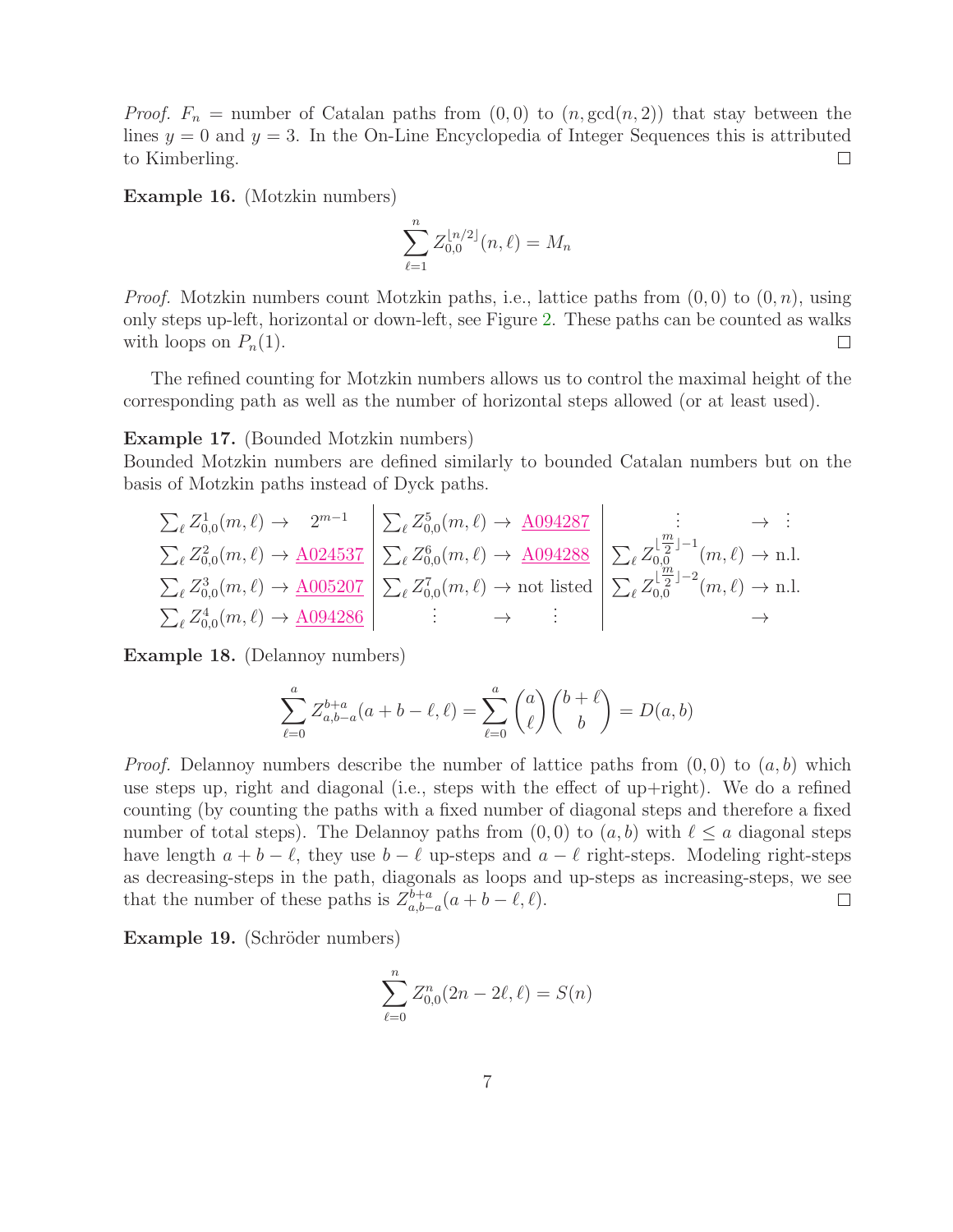*Proof.* Schröder numbers count lattice paths from  $(0, 0)$  to  $(n, n)$  with steps up, right and diagonal, which do not exceed the diagonal. Again, a counting, refined by fixing the number of diagonal steps (to fix the number of steps in the path) yields the result. All we have to change is the start and endpoint of our walks to ensure, that the path does not exceed the diagonal.  $\Box$ 

#### Example 20. (Pell numbers)

Another example are Pell numbers ( $\underline{A000129}$ ), which can be computed using  $b_n = \sum_{\ell=0}^n Z_{0,2}^2(n,\ell)$ , since the  $b_n$  then satisfy the recursion  $b_n = 2b_{n-1} + b_{n-2}$ .

# <span id="page-7-1"></span>4 Refined Counting

In this section we derive linear recursions for a refined version of the ballot problem. A turn is a change of direction from up to down or vice versa (the up step and the down step need not be consecutive, they may enclose some loops, respectively horizontal steps). Figure [3](#page-7-0) shows an example.



<span id="page-7-0"></span>Figure 3: A lattice walk of length 12 with 4 turns (red double-arrows) and 2 straight steps (green) in  $\vec{P}_3(\alpha)$  from  $u_0$  to  $u_2$ .

Refined counting is going to keep track of the number of *turns* of the paths. As in Section [2](#page-1-3) we identify lattice walks with walks on some graph. The relevant graph  $\vec{P}_n^{\dagger}(\alpha)$ is obtained from the graph  $\vec{P}_n(\alpha)$  shown in Figure [4](#page-8-0) by adding the vertices  $u_0$  and  $d_n$  with their loops and the edges  $u_0 \to u_1$  and  $d_n \to d_{n-1}$ .

The graph  $\vec{P}_n(\alpha)$  consists of two directed paths of length  $n-1$  with loops which are connected by bidirectional edges in such a way, that the  $i$ -th vertex of the first path is linked to the  $(n-i)$ -th vertex of the second one. The weight of the loops is  $\alpha$ . The weight of the bidirectional edges is  $\beta$  and the weight of the directed edges on the two paths is 1. Note that the vertices  $u_0$  and  $d_n$  are omitted, they have no incoming edges and do not play a role in the counting of lattice walks unless one of them represents the starting vertex.

Now, let

 $\vec{Z}^n_{v,w}(m,\ell,t) := \#$  (walks on  $\vec{P}_n(\alpha)$  from v to w of length m with  $\ell$  loops and t turns),  $\vec{Z}_{v}^{\prime}$  $\hat{b}_{v,w}^n(m)$  :=  $\sum$  $\vec{Z}_{v}^n$  $v_{v,w}^n(m,\ell,t)\alpha$  $^{\ell} \beta$ t .

$$
P_{t,w}^n(m) \quad := \quad \sum_{\ell,t} Z_{v,w}^n(m,\ell,t) \alpha^{\ell} \beta^t.
$$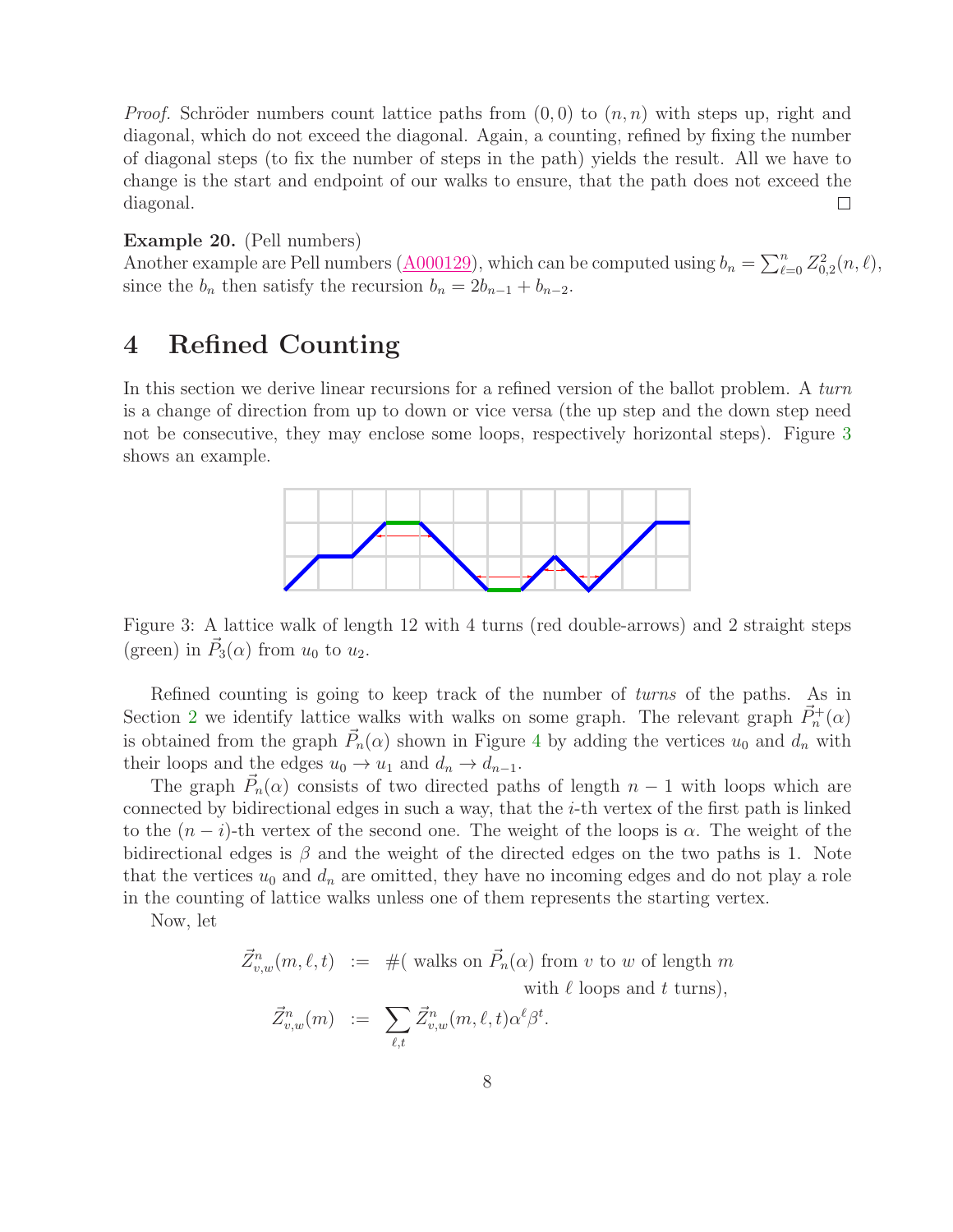

<span id="page-8-0"></span>Figure 4: The directed path  $\vec{P}_n(\alpha)$  with 2n vertices and loops of weight  $\alpha$  and turning-edges of weight  $\beta$ 

Krattenthaler counted some instances of these lattice paths. See [\[11\]](#page-14-9), especially Theorem 3.4.4 for details. However, his work does not cover straight steps (or loops in our language).

<span id="page-8-1"></span>**Theorem 21.** (Characteristic polynomial of  $\vec{P}_n(\alpha)$ ) Let  $\chi_{\vec{P}_n(\alpha)}(x)$  be the characteristic polynomial of the adjacency matrix of the graph  $\vec{P}_n(\alpha)$ . Then:

$$
\sum_{n=0}^{\infty} \chi_{\vec{P}_n(\alpha)}(x) \lambda^n = \frac{(\alpha - x)^2 (\lambda - 1) - \beta^2}{1 + (\beta^2 - 1 + (\alpha - x)^2 (\lambda - 1))\lambda}
$$

and

$$
\vec{Z}_{v,w}^n(m) = \frac{-1}{c_{2n}^n} \cdot \sum_{k=1}^{2n} c_{2n-k}^n \cdot \vec{Z}_{v,w}^n(m-k),
$$

where

$$
c_k^n = (-1)^k \sum_{j=0}^n \sum_{l=0}^{n-j} \sum_{i=0}^j {n-l-j-1 \choose j-1} {l+j \choose j} {j \choose i} {2i \choose k} (-\beta^2)^{l+j-i} \alpha^{2i-k}
$$

are the coefficients of the characteristic polynomials  $\chi_{\vec{P}_n(\alpha)}(x)$  of the graphs  $\vec{P}_n(\alpha)$ .

To prove this theorem, we use a well known connection between cycle covers and determinants of the adjacency matrix of the covered (di-)graphs.

**Definition 22.** Let  $\vec{G}$  be a directed graph with weighted edges. A cycle cover C of  $\vec{G}$ consists of  $|V(\vec{G})|$  edges, such that every vertex has one incoming and one outgoing edge. In other words it is a set of simply directed cycles which contains every vertex exactly once.

<span id="page-8-2"></span>Further, the weight  $\omega(C)$  of the cycle cover C is the product of all edge-weights of C multiplied with  $(-1)^{\# \text{ even cycles}}$ . Finally  $\mathcal{C}(\vec{G})$  is the set of all cycle covers of  $\vec{G}$ .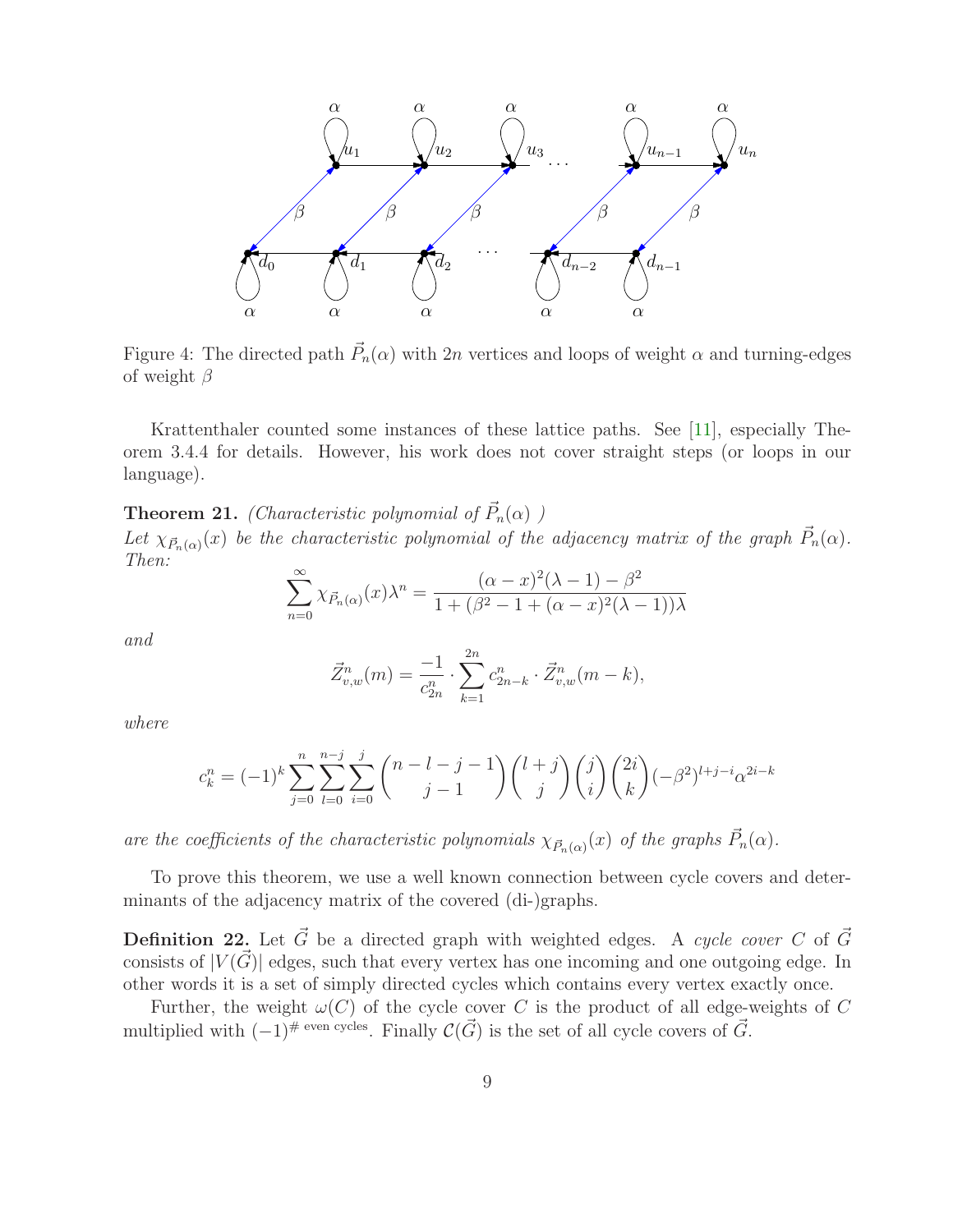Lemma 23. (Cycle covers and determinants) Let  $\vec{G}$  be a digraph with edge weights and adjacency matrix  $A = (a_{ij})$ . We have

$$
\det(A) = \sum_{\sigma \in S_n} \left( \text{sgn}(\sigma) \cdot \prod_{i=1}^n a_{i,\sigma(i)} \right) = \sum_{C \in \mathcal{C}(\vec{G})} \omega(C) = \omega(\mathcal{C}(\vec{G})).
$$

*Proof.* A permutation  $\sigma \in S_n$  can be seen as a subset of n directed edges  $C = \{(i, \sigma(i)) \mid i =$  $1 \ldots, n$ , which form a cycle cover. This cycle cover has weight  $sgn(\sigma) \cdot \prod_{i=1}^{n} a_{i,\sigma(i)}$ . If one of the edges is not present in  $\vec{G}$ , the weight is 0, since the corresponding entry of A is 0. The sign of  $\sigma$  is the product of the signs of individual cycles. Even cycles contribute a factor of  $-1$ , odd cycles a factor  $+1$ .  $\Box$ 

#### <span id="page-9-0"></span>**Proposition 24.** (Theorem 4.7.2 of  $\begin{bmatrix} 14 \end{bmatrix}$  or Proposition V.9 of  $\begin{bmatrix} 8 \end{bmatrix}$ )

Let A be the adjacency matrix of a graph G. Further, let  $N_{i,j}(k)$  be the number of walks from i to j of length k and  $w_{ij} = \sum_{k=0}^{\infty} N_{i,j}(k) \cdot t^k$ . Then  $W = (w_{ij}) = (\mathcal{I} - t \cdot A)^{-1}$ , where  $\mathcal I$  is the identity matrix of the right size.

With this we are ready for the proof of the theorem:

*Proof.* (Theorem [21\)](#page-8-1) To find the generating function for the characteristic polynomials  $\chi_{\vec{P}_n(q)}$ of the adjacency matrix of the graph  $\vec{P}_n(\alpha)$ , we count weighted cycle covers of the graph  $\vec{P}_n(\alpha-x)$ . According to Lemma [23](#page-8-2) the sum of their weights is the polynomial we are looking for. Now, we partition the set of all cycle covers, according to the edges they use, to cover the vertices  $d_{n-1}$  and  $u_n$ . Let  $A_n$  be the set of all cycle covers of  $\vec{P}_n(\alpha - x)$ , such that the vertices  $u_n$  and  $d_{n-1}$  are both covered by loops and let  $B_n$  be the set of all remaining cycle covers. Cycle covers in  $B_n$  contain the edge  $(u_n, d_{n-1})$ , since apart from the loop this is the only outgoing edge of  $u_n$ . Further, let  $a_n := \omega(A_n) = \sum_{C \in A_n} \omega(C)$  and  $b_n := \omega(B_n)$ . This implies  $\omega(\mathcal{C}(\vec{P}_n(\alpha-x))) = \sum_{C \in \mathcal{C}(\vec{P}_n(\alpha-x))} \omega(C) = a_n + b_n$ . Now, every cycle cover of  $\vec{P}_{n-1}(\alpha)$ can be extended with two loops of weight  $(\alpha - x)^2$  or a two-cycle of weight  $-\beta^2$ . Further for every cycle cover in  $B_{n-1}$ , we can replace the edge  $u_{n-1}, d_{n-2}$  by the path  $u_{n-1}, u_n, d_{n-1}, d_{n-2}$ . This leads to a cycle cover in  $B_n$  with the same weight. Conversely, from a cycle cover in  $A_n$  we can delete the two loops at  $u_n$  and  $d_{n-1}$  to obtain a cover of  $\vec{P}_{n-1}$ . In a cycle cover in  $B_n$  the two vertices  $u_n$  and  $d_{n-1}$  are either covered by a two cycle which can be deleted or they belong to a longer cycle from which they can be removed. This implies the linear recursions  $a_{n+1} = (\alpha - x)^2 (a_n + b_n)$  and  $b_{n+1} = -\beta^2 a_n + (-\beta^2 + 1) b_n$ . The initial conditions are  $a_0 = (\alpha - x)^2$  and  $b_0 = -\beta^2$ . With  $A =$  $\int (\alpha - x)^2 \ (\alpha - x)^2$  $(-x)^2$   $(\alpha - x)^2$ <br>  $-\beta^2$   $-\beta^2 + 1$ , we obtain:

$$
\chi_{\vec{P}_n(\alpha)}(x) = \omega(\mathcal{C}(\vec{P}_n(\alpha - x))) = a_n + b_n = (1, 1) \cdot \begin{pmatrix} a_n \\ b_n \end{pmatrix}
$$

$$
= (1, 1) \cdot A \cdot \begin{pmatrix} a_{n-1} \\ b_{n-1} \end{pmatrix} = (1, 1) \cdot A^n \cdot \begin{pmatrix} a_0 \\ b_0 \end{pmatrix}.
$$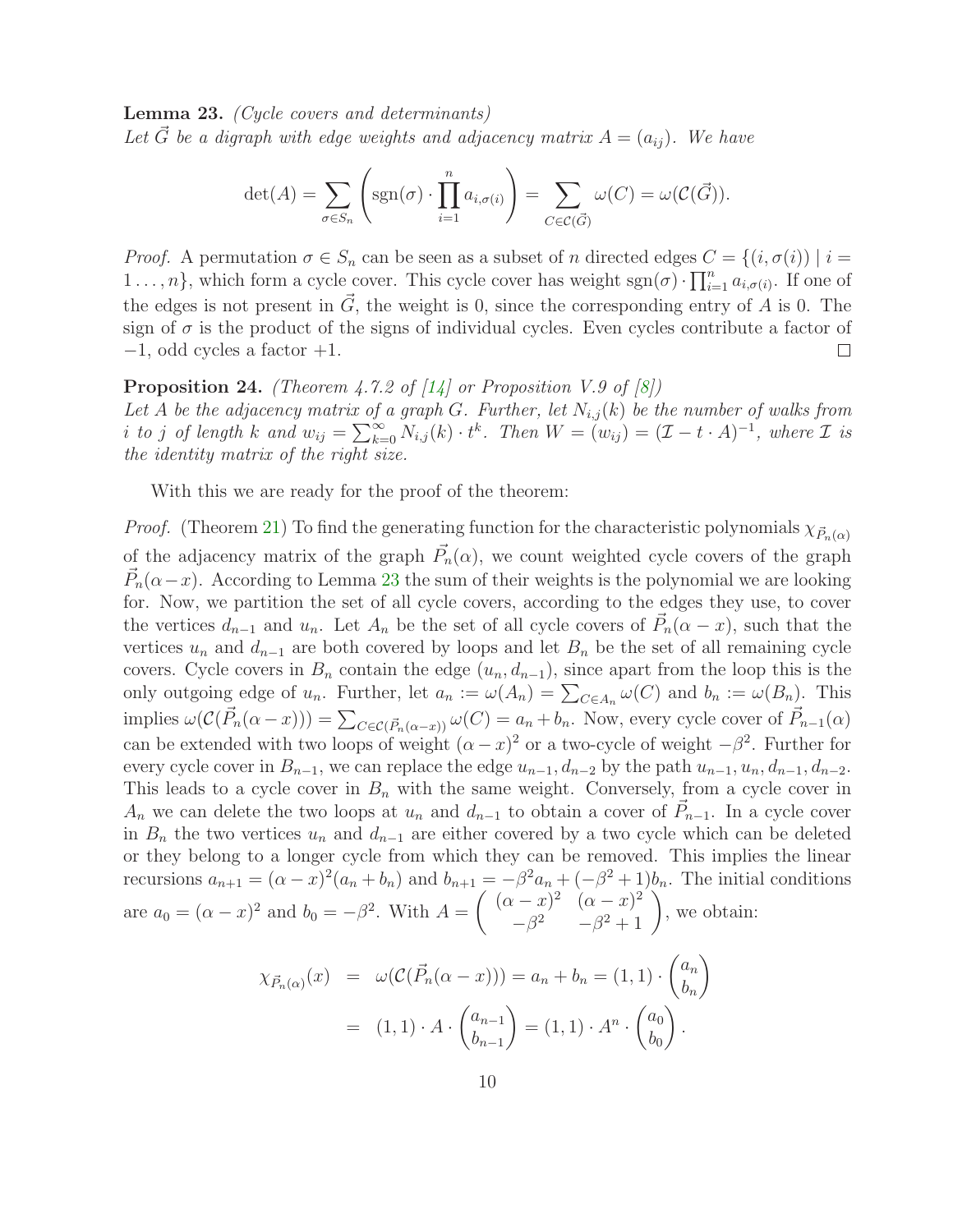Hence,

$$
\sum_{n=1}^{\infty} \chi_{\vec{P}_n(\alpha)}(x) \lambda^n = \sum_{n=1}^{\infty} \left( (1,1) \cdot A^n \cdot \begin{pmatrix} a_0 \\ b_0 \end{pmatrix} \right) \cdot \lambda^n
$$

and Proposition [24](#page-9-0) can be applied. For this we need the inverse of  $(\mathcal{I}_2 - \lambda A)$  which is

$$
\frac{1}{1+(\beta^2-1)\lambda+(\alpha-x)^2(\lambda^2-\lambda)}\begin{pmatrix}1-(-\beta^2+1)\lambda & (\alpha-x)^2\lambda\\-\beta^2\lambda & 1-(\alpha-x)^2\lambda\end{pmatrix}.
$$

Hence, the generating function for the characteristic polynomials of  $\vec{P}_n(\alpha)$  is

$$
\sum_{n=0}^{\infty} \chi_{\vec{P}_n(\alpha)}(x) \cdot \lambda^n = (1,1) \cdot (\mathcal{I}_2 - \lambda A)^{-1} \cdot \begin{pmatrix} (\alpha - x)^2 \\ -\beta^2 \end{pmatrix}
$$

$$
= \frac{(\alpha - x)^2 (\lambda - 1) - \beta^2}{1 + (\beta^2 - 1 + (\alpha - x)^2 (\lambda - 1))\lambda}.
$$

This proves the first part of the theorem.

To deduce the theorem's second claim, one could establish an explicit representation of the characteristic polynomial  $\chi_{\vec{P}_n(\alpha)}(x)$  via a partial fraction decomposition of the generating function above. However, there is a more direct and elegant approach using Lemma [23:](#page-8-2) A cycle cover of  $\vec{P}_n(\alpha-x)$  decomposes the upper path of  $\vec{P}_n(\alpha-x)$  into segments of consecutive vertices, each segment belonging to one cycle. Conversely every such decomposition induces some cycle covers, each segment has to be closed to a cycle. For sections, which have length  $\geq$  1, the cycle is unique, while for singleton vertices, there is either a loop on both sides or a two cycle.

There are  $\binom{n-1}{n-1}$  $\sum_{p-1}^{n-1}$  decompositions of the upper part of  $\vec{P}_n$  into p parts. They induce different numbers of cycle decompositions of weights. We count these decompositions with respect to l, the number of sections of length 1, and j, the number of sections of length  $\geq 2$ . There are  $\binom{n-l-j-1}{i-1}$  $j_{j-1}^{l-j-1}$  decompositions of  $n-l$  elements into j sections of length  $\geq 2$ . For given  $(l, j)$ we therefore have  $\binom{n-l-j-1}{i-1}$  $\binom{l-j-1}{j}\binom{l+j}{j}$  decompositions. For each of them, the sum of the weights of the corresponding cycle covers is  $(-\beta^2)^l((\alpha-x)^2-\beta^2)^j$ . This yields

$$
\chi_{\vec{P}_n(\alpha)}(x) = \sum_{j=0}^n \sum_{l=0}^{n-j} {n-l-j-1 \choose j-1} {l+j \choose j} (-\beta^2)^l ((\alpha-x)^2 - \beta^2)^j
$$

and with simple algebra this equals

$$
\sum_{k=0}^{2n} x^k \overbrace{\left( (-1)^k \sum_{j=0}^n \sum_{l=0}^{n-j} \sum_{i=0}^j \binom{n-l-j-1}{j-1} \binom{l+j}{j} \binom{j}{i} \binom{2i}{k} (-\beta^2)^{l+j-i} \alpha^{2i-k} }^{=\mathcal{C}_k^n}.
$$

Now, Fact [10](#page-4-1) yields the second claim of our theorem since  $\vec{Z}^n_{v,w}(m)$  is the entry of the m-th power of the adjacency matrix of  $\vec{P}_n(\alpha)$ , associated to v and w. □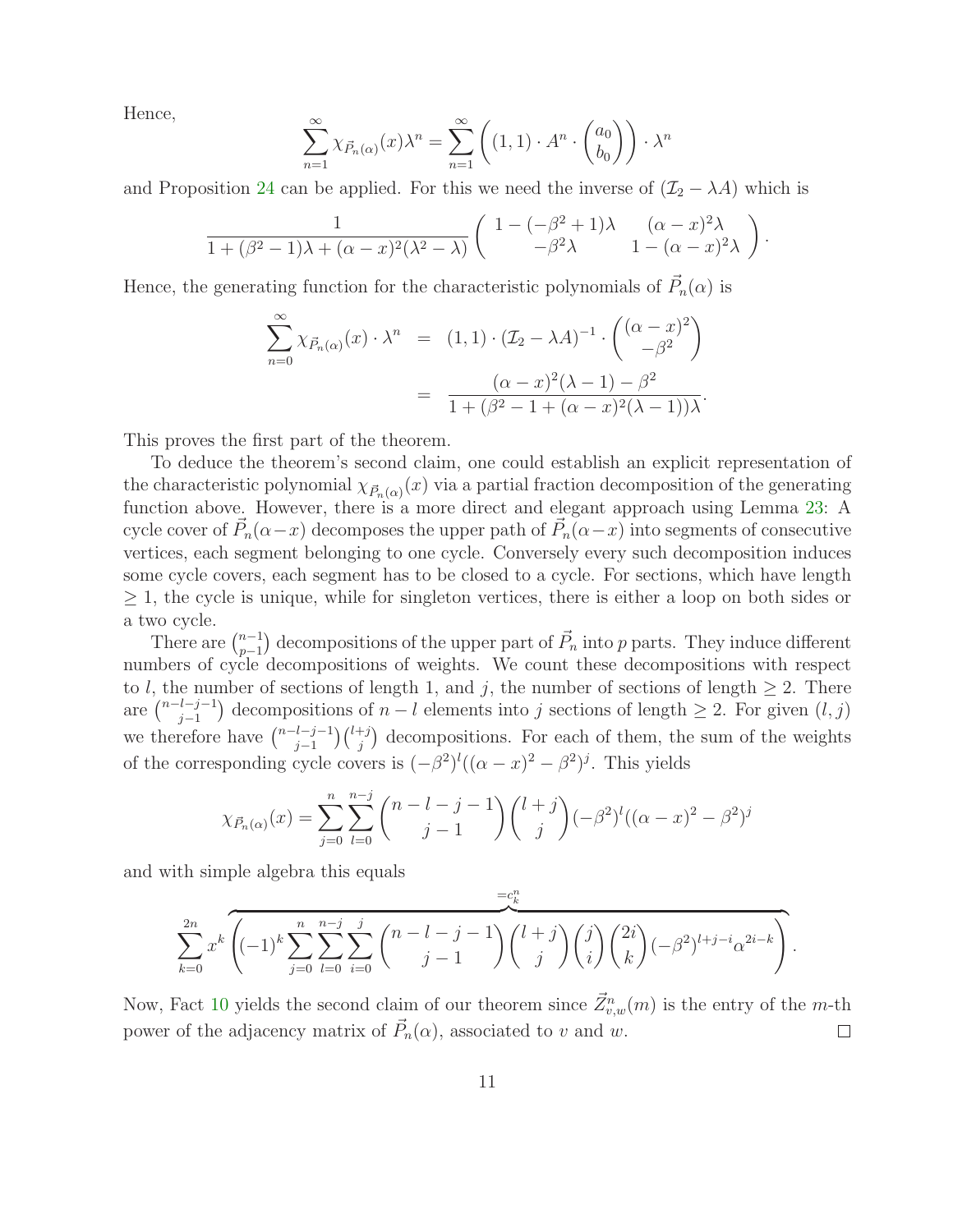# <span id="page-11-0"></span>5 Further Results

### 5.1 Tri-diagonal Toeplitz matrices

In the literature you commonly find variants of the formulas in Theorem [4](#page-2-0) with an additional parameter. This parameter represents different weights for the step  $i \rightarrow i + 1$  and the step  $i \rightarrow i-1$ . These different weights still yield a tridiagonal Toeplitz matrix. The spectrum and an orthonormal basis of eigenvectors are known for tridiagonal Toeplitz matrices, see [\[2\]](#page-14-4). Therfore, our theorem can easily be adapted to cover the more general case.

### 5.2 The symmetric case

For the case of symmetric lattice walks, i.e., walks on graphs, having an adjacency matrix, which is a symmetric Toeplitz matrix, we can apply Theorem [4](#page-2-0) for the enumeration of the walks.

Let  $A \in \mathbb{R}^{(n+1)\times(n+1)}$  be a symmetric Toeplitz matrix and let  $c_0, c_1, \ldots c_n \in \mathbb{R}$  be its first row; A is completely determined by these values. The powers  $A_{(n,0)}^k$ ,  $k = 0, \ldots, n$  of the adjacency matrix of  $P_n(0)$  form a basis for symmetric Toeplitz matrices, in fact if  $a_0^k, a_1^k, \ldots a_n^k$ is the first row of  $A_{(n,0)}^k$ , then  $a_k^k = 1$  and  $a_j^k = 0$  for all  $j > k$ .

Hence we can write

$$
A = \sum_{k=0}^{n} \tilde{c_k} \cdot A_{(n,0)}^k
$$

and the coefficients  $\tilde{c_k}$  can be recursively computed as  $\tilde{c_n} = c_n$  and  $\tilde{c_k} = c_k - \sum_{j=k+1}^n \tilde{c_j} a_k^j$  $\frac{j}{k}$ .

Therefore, the orthonormal basis of eigenvectors of  $A_{(n,0)}$  is an orthonormal basis of eigenvectors of A. Furthermore the eigenvalues of A are

$$
\hat{\lambda_i} := \sum_{k=0}^{n-1} \tilde{c_k} \lambda_i^k,
$$

where  $\lambda_i$  are the eigenvalues of  $A_{(n,0)}$ . Since we have an orthonormal basis of eigenvectors and the corresponding eigenvalues, we can write down formulas for A that correspond to the formulas (3) and (4) for  $A_{(n,0)}$ .

### <span id="page-11-1"></span>5.3 Lattice walks with arbitrary positive steps

For some cases of asymmetric lattice walks, we find linear recursions. If we only allow steps  $i \to i + j$  with  $j \in \{-1, 0, 1, \ldots, k\}$  with weights  $c_j \in \mathbb{R}$ , then the adjacency matrices are of the form  $\mathsf{toep}(0, \ldots, 0, c_{-1}, c_0, \ldots, c_k, 0, \ldots, 0)$ . For these, we can give linear recursions for the characteristic polynomials. With Fact [10](#page-4-1) we obtain linear recursions for the number of corresponding lattice paths if we get a handle on the characteristic polynomial  $\chi_n(x)$  of the  $n \times n$  matrix toep $(0, \ldots, 0, c_{-1}, c_0, \ldots, c_k, 0, \ldots, 0).$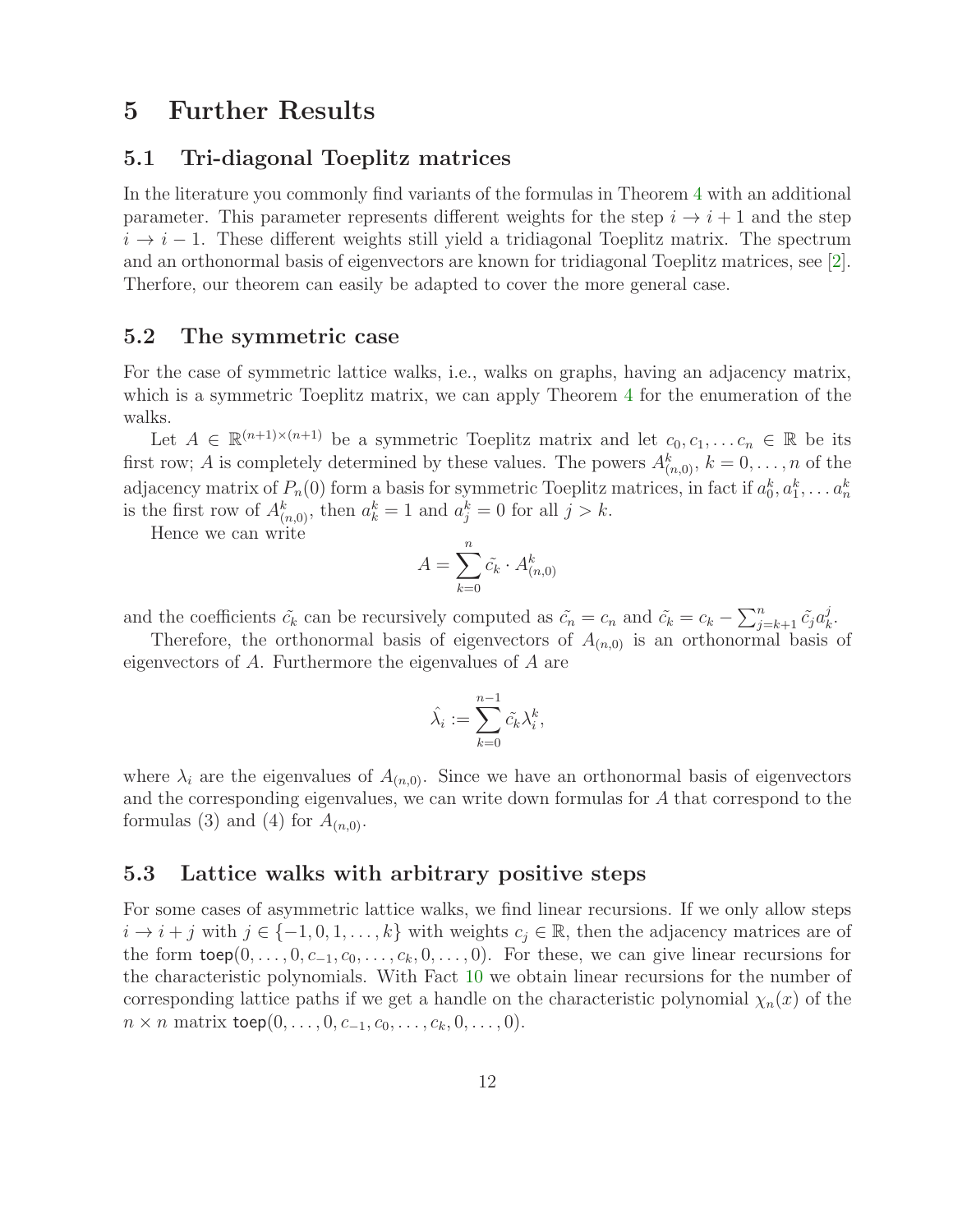A recursion for the characteristic polynomial can be obtained via Lemma [23.](#page-8-2) In a cycle decomposition the last vertex  $v_n$  belongs to a cycle  $v_n \stackrel{-1}{\rightarrow} v_{n-1} \stackrel{-1}{\rightarrow} \ldots \stackrel{-1}{\rightarrow} v_{n-j}$ ,  $\stackrel{j}{\rightarrow} v_n$  for some j. This yields the recursion

$$
\chi_{n+1}(x) = (c_0 - x)\chi_n(x) + \sum_{j=1}^k c_{-1}^j c_j \chi_{n-j}(x).
$$

For small k we can solve the linear recursion above and get an explicit representation of the characteristic polynomial. This yields an explicit linear recursion for the numbers of lattice walks.

#### 5.4 Cylindrical lattice walks

As a last instance we now consider walks, which allow arbitrary step length (and arbitrary weights) on a cycle. Taking an edge for each allowed step we obtain a circulant graph. The "time expansion" yields a cylinder as analog to the lattice strips.



Figure 5: A circulant graph with 8 vertices and steps  $+1$  (black) and  $-2$  (blue).

The adjacency matrices of circulant graphs are *circulant matrices*. For this class of matrices eigenvalues and eigenvectors are known. According to Gray [\[9\]](#page-14-11) they are as follows:

Theorem 25. ( Eigenvalues and -vectors of circulants, Theorem 3.1 of [\[9\]](#page-14-11)) Let  $C \in \mathbb{R}^{n \times n}$  a circulant matrix with first row  $(c_0, c_1, \ldots, c_{n-1}) \in \mathbb{R}^n$ . Then the eigenvalues  $\psi_m$  and corresponding eigenvectors  $y_m$  of C for  $m = 0, 1, ..., n - 1$  are as follows:

$$
\psi_m =: \sum_{k=0}^{n-1} c_k e^{\frac{-2\pi i mk}{n}}, \quad y_m =: \frac{1}{\sqrt{n}} (1, e^{\frac{-2\pi i m}{n}}, e^{\frac{-2\pi i m 2}{n}}, \dots, e^{\frac{-2\pi i m (n-1)}{n}}).
$$

Note, that the eigenvectors of circulant matrices do not depend on the matrix, but only on the dimension  $n$ . Therefore, they are the same for all circulant matrices of the same size (which implies these matrices commute). Now, we can count walks on circulant graphs with the techniques from Section [2.](#page-1-3) This leads to explicit formulas as well as to linear recursions.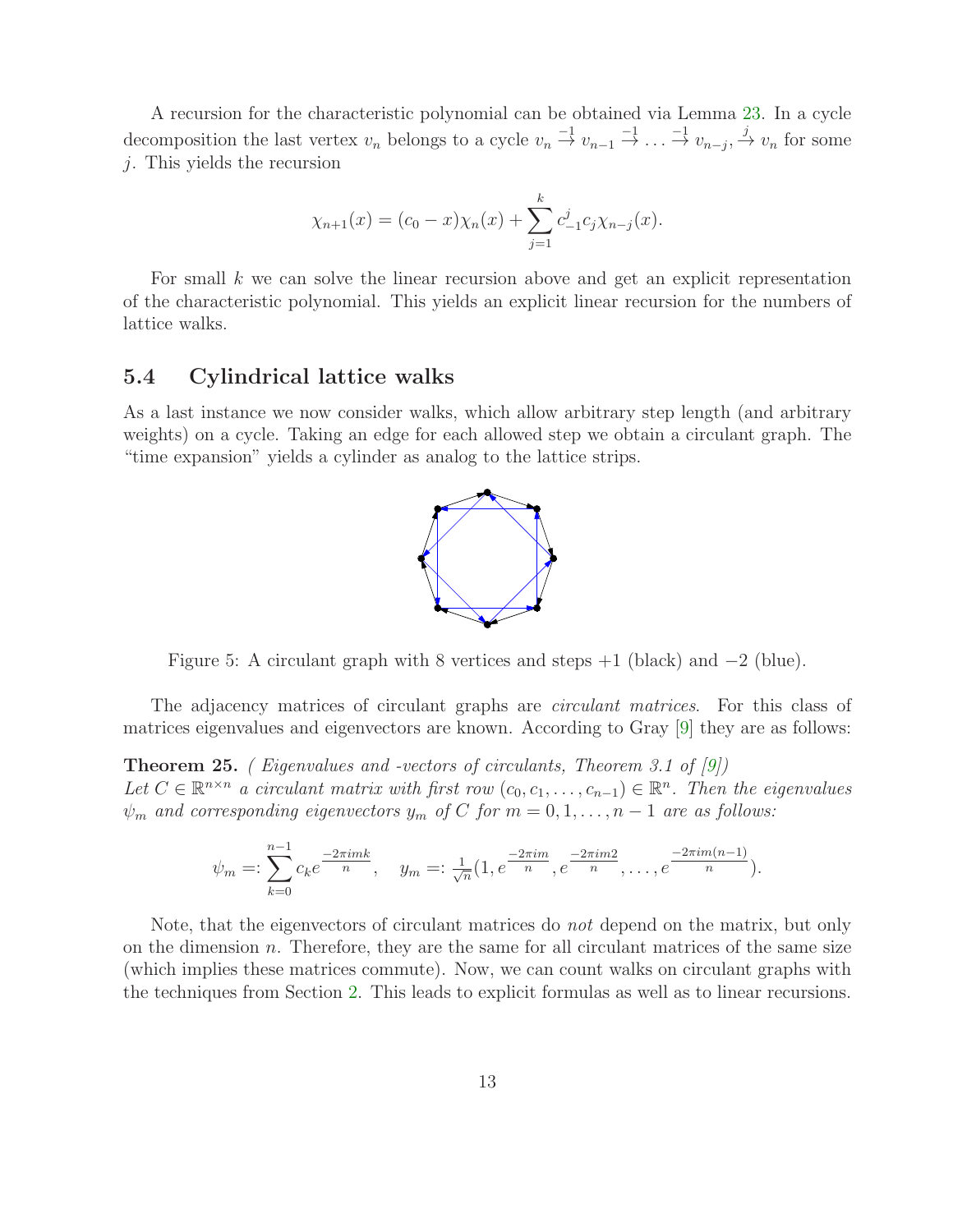### 6 Conclusion and future work

Trigonometric sums of the form given in Theorem [4](#page-2-0) can be handled quite well by computer algebra systems, e.g. Maple. Our impression is that indeed the formulas lead to the most effective way of evaluating the number of paths of a certain type in not too narrow and rather long strips. For narrow strips a generating function approach may be practical and superior. For short strips it can be reasonable to explicitly use the recursion (dynamic programming).

In the examples section (Section [3\)](#page-4-0) we have listed some cases of integer sequences that could be obtained by counting (weighted) walks in  $P_n(\alpha)$ . The basic approach, however, is not limited to this case. The crucial requirement is that we are able find an explicit expression for the entries of powers of the adjacency matrix. Cases where this is possible include situations where Toeplitz matrices are substituted for the entries of a Toeplitz matrix. Investigating this and related cases should allow to count families of *lattice surfaces*, e.g., fillings of the cells of an  $n \times m$  grid with numbers between 0 and h such that the numbers of adjacent cells differ by at most one.

Some problems remain. For example in Section [4,](#page-7-1) we found a linear recursion, but the explicit generating functions remain unknown. In Section [5.1](#page-11-0) we quote results for band matrices with (at most) five nonzero diagonals. Improvements in this work can be directly translated back into lattice path enumeration. Section [5.3](#page-11-1) contains linear recursions for linear recursions, can this be simplified?

Another direction might be to try to solve special families of instances that are not covered by our work. For example walks with steps  $i \to i + k$  for  $k \in \{-3, -1, 0, +1, +5\}$ . Banderier and Nicodeme [\[1\]](#page-13-0) considered some related instances. They were able to enumerate the corresponding number of lattice walks.

In general the inverses of Toeplitz matrices are interesting. If they are given we can apply Proposition [24,](#page-9-0) similar to what we did in the proof of Theorem [21.](#page-8-1) There is a lot of work in this direction, see [\[5\]](#page-14-12) and references therein.

# 7 Acknowledgments

A preliminary version of this work was presented at the 7th International Conference on Lattice Path Combinatorics and Applications in Siena. There we got interesting feedback, hints to relevant literature, remarks and further ideas, which partly were included here. In particular, we thank Cyril Banderier, Christian Krattenthaler, and Helmut Prodinger for helpful remarks.

# <span id="page-13-0"></span>References

[1] Cyril Banderier and Pierre Nicodeme, Bounded discrete walks, In Proc. AofA' 10, Discrete Math. Theor. Comput. Sci., 2010, pp. 35–48.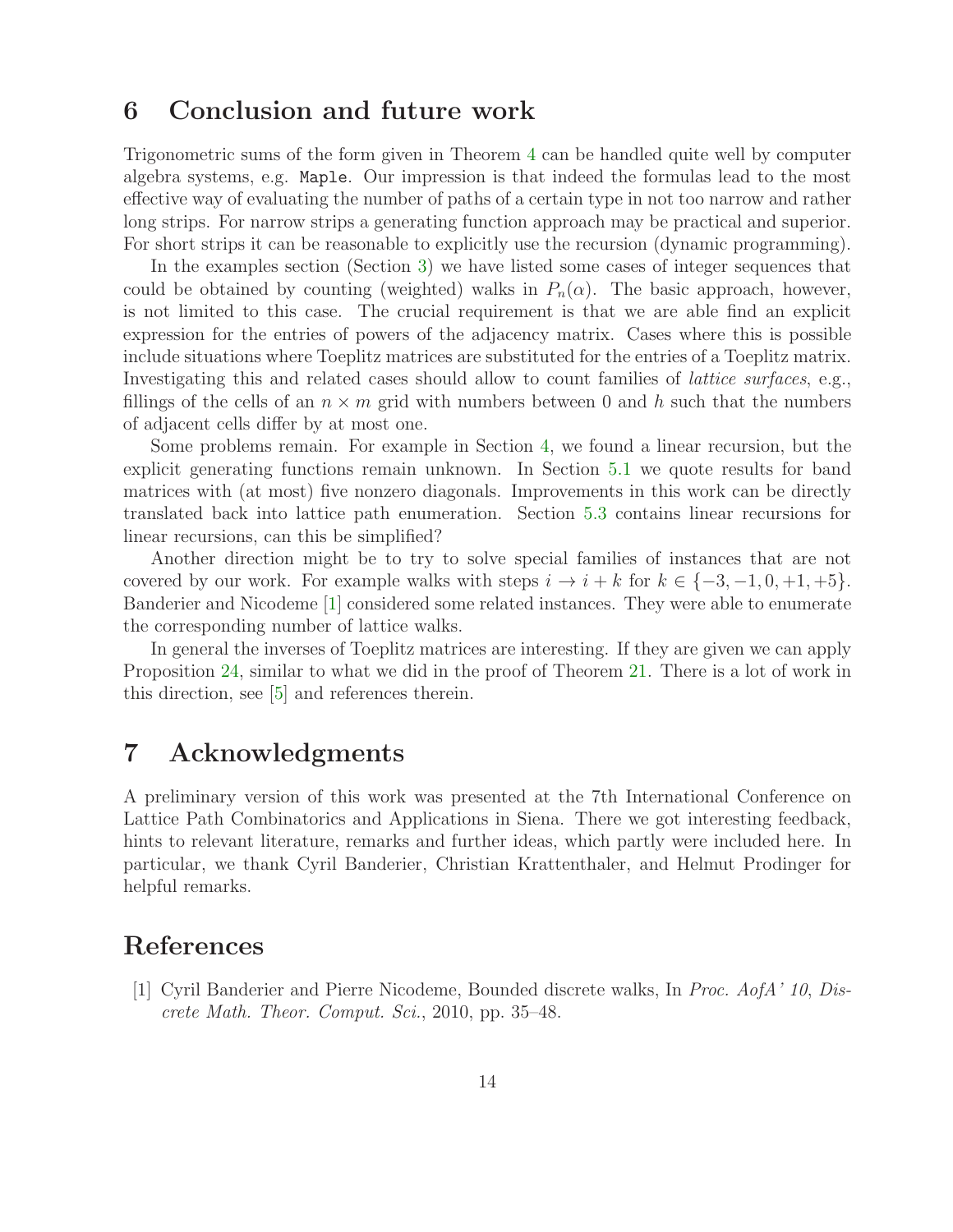- <span id="page-14-5"></span><span id="page-14-4"></span>[2] Albrecht Böttcher and Sergei M. Grudsky, Spectral Properties of Banded Toeplitz Matrices, SIAM, 2005.
- <span id="page-14-0"></span>[3] Timothy Chow and Julian West, Forbidden subsequences and Chebyshev polynomials, Discrete Math. 204 (1999), 119–128.
- <span id="page-14-12"></span>[4] Giovanni M. Cicuta, Marco Contedini, and Luca G. Molinari, Enumeration of simple random walks and tridiagonal matrices, J. Phys. A 35 (2002), 1125–1146.
- <span id="page-14-6"></span>[5] Murray Dow, Explicit inverses of Toeplitz and associated matrices, ANZIAM J. 44 (2003), 185–215.
- <span id="page-14-1"></span>[6] Sergi Elizalde and Toufik Mansour, Restricted Motzkin permutations, Motzkin paths, continued fractions, and Chebyshev polynomials, Discrete Math. 305 (2005), 170–189.
- <span id="page-14-10"></span>[7] William Feller, An Introduction to Probability Theory and its Applications, Vol. 1, John Wiley & Sons, 1968.
- <span id="page-14-11"></span>[8] Philippe Flajolet and Robert Sedgewick, Analytic Combinatorics, Cambridge Univ. Press, 2009.
- <span id="page-14-3"></span>[9] Robert M. Gray, Toeplitz and circulant matrices: A review, Commun. Inf. Theory 2 (2005), 155–239.
- <span id="page-14-9"></span>[10] Katherine Humphreys, A history and a survey of lattice path enumeration, J. Statist. Plann. Inference 140 (2010), 2237–2254.
- [11] Christian Krattenthaler, The enumeration of lattice paths with respect to their number of turns. In Advances in Combinatorial Methods and Applications to Probability and Statistics, Stat. Ind. Technol., Birkhäuser, 1997, pp. 29–58.
- <span id="page-14-8"></span><span id="page-14-2"></span>[12] Gopal Mohanty, Lattice Path Counting and Applications, Academic Press, 1979.
- [13] Aleks Owczarek and Thomas Prellberg, Enumeration of area-weighted Dyck paths with restricted height, Australas. J. Combin. 54 (2012), 13–18.
- <span id="page-14-7"></span>[14] Richard P. Stanley, Enumerative Combinatorics, Vol. 1, Cambridge Univ. Press, 1997.

2010 Mathematics Subject Classification: Primary 05A15; Secondary 05A05, 15A09, 15B05. Keywords: Catalan number, Motzkin number, transfer matrix, trigonometric sum.

(Concerned with sequence [A000129,](http://oeis.org/A000129) [A001519,](http://oeis.org/A001519) [A005207,](http://oeis.org/A005207) [A006012,](http://oeis.org/A006012) [A024175,](http://oeis.org/A024175) [A024537,](http://oeis.org/A024537) [A080937,](http://oeis.org/A080937) [A094286,](http://oeis.org/A094286) [A094287,](http://oeis.org/A094287) [A094288,](http://oeis.org/A094288) [A124302,](http://oeis.org/A124302) and [A147748.](http://oeis.org/A147748))